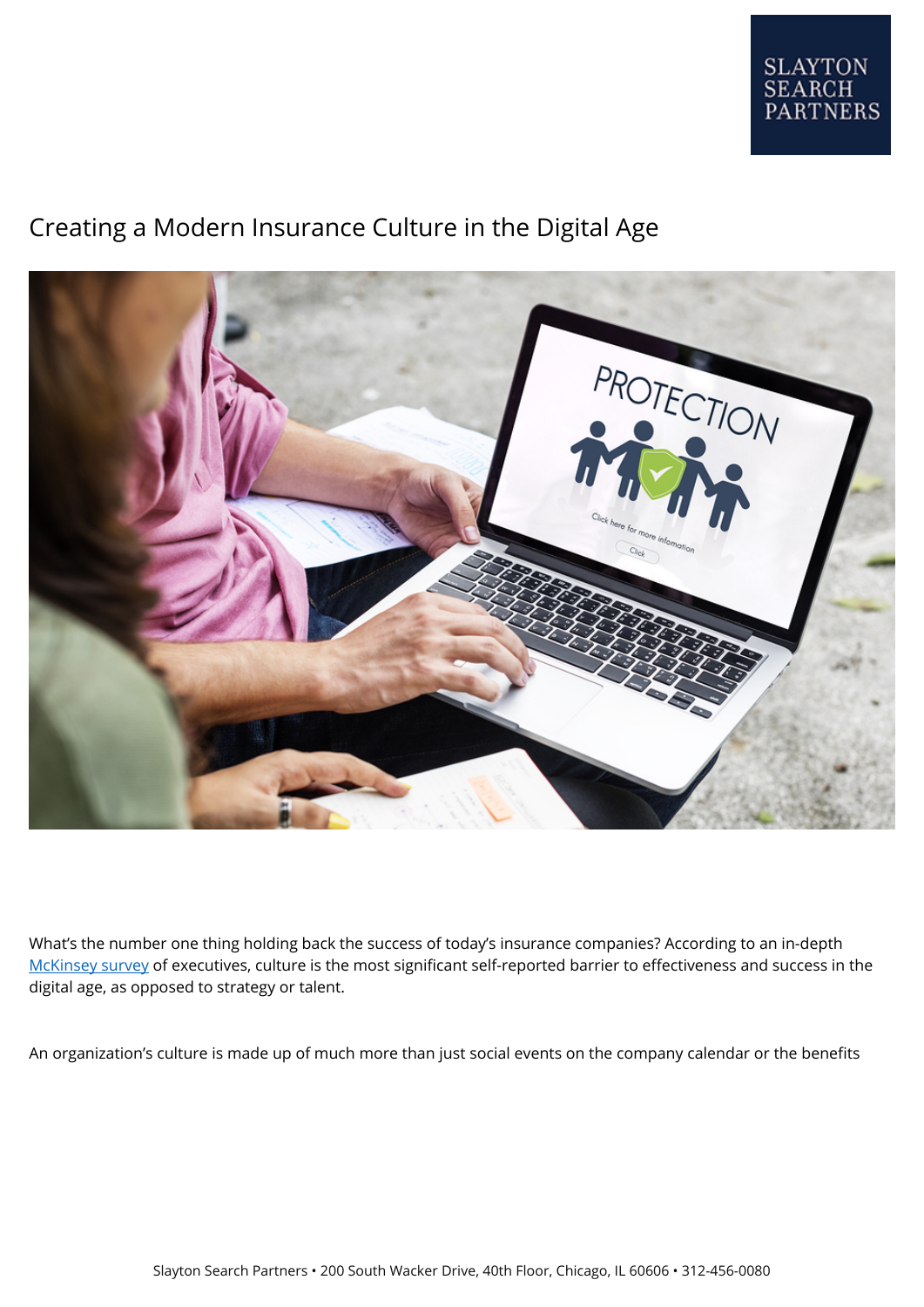employees receive. Culture is a mentality; it's how every employee interacts within the company, represents the brand, and connects with customers. As [digitalization continues to sweep across the insurance sector](https://www.slaytonsearch.com/2017/09/digitalization-insurance-industry/), organizations that are slower to evolve their culture are hurting, with McKinsey proving that cultural obstacles correlate with negative economic performance.

## The Downfalls of Traditional Insurance Culture

Traditional insurance cultures are heavily structured and compartmentalized. They have a clear hierarchy where everyone understands their role and place within their department. These models emphasize claims and underwriting functions and produce deeply specialized individuals. In and of themselves, these are positive elements to have in a business. However, for insurance companies struggling with the modern state of the market, they limit success.

Functional and departmental silos pose significant drawbacks to traditional insurance cultures. Silos prohibit crossfunctional teamwork, which results in certain parts of the company missing out on key pieces of information or insight from others. This encourages a narrow view of the company and fails to promote an understanding of the bigger picture required for capitalizing on today's opportunities.

Employees in traditional cultures are not empowered to make decisions or take calculated risks. They follow clear instructions to perform X action when Y scenario arises, but when increasingly unique situations arise, they are unable to take initiative or provide efficient resolution. This old-school view of insurance culture fails to take advantage of [modern trends shaping the industry](https://www.slaytonsearch.com/2019/01/5-market-trends-in-group-insurance/), which is where true innovation and competitive success can be found.

## The Benefits of Modern Insurance Culture

In contrast, modern insurance cultures understand that digitalization is blurring the lines between industries, services, and products. If [insurance distribution models are changing](https://www.slaytonsearch.com/2018/03/insurance-distribution-models/) and carrier strategies are evolving, so too must culture follow suit.

These companies remove the dividing lines between their departments in order to create multitalented employees with greater understanding of the information flowing through their organization. As a result, they understand the customer more than ever. Modern successful companies such as Amazon, Nordstrom, and Netflix are home to stellar customercentric cultures, and insurance companies are taking note.

Today's consumers want clear information free of red tape and don't like being transferred from department to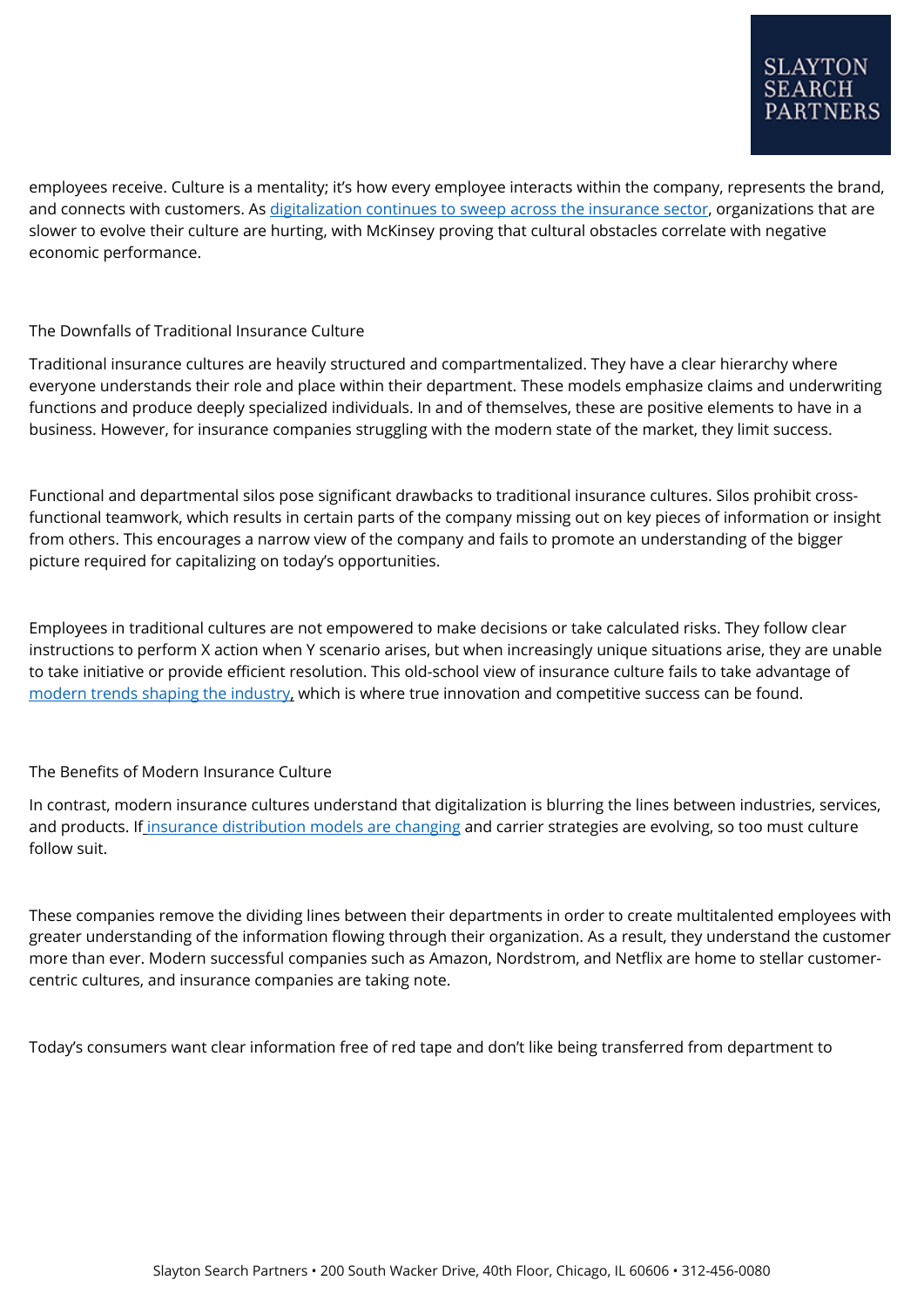department. They expect consistency and products to be tailored to them, which can't happen when numerous siloes are in place or when employees aren't empowered to make decisions on their own. That requires some calculated risktaking, but it's the only way to reach a company's full potential when it comes to customer service. The good news is the more information that is shared within an insurance company, the better each employee understands what a customer wants and can quickly deliver it. The snail-mail age is over; this is now a world of instant responses, and modern insurance cultures embrace that mentality.

## How to Shift from One to the Other

Shifting into a modern culture takes more than a memorandum email or updated employee handbook. It requires training, practice, and a fundamental shift of perspective for everyone. Begin by assessing how employees and departments currently operate in order to remove silos and promote cross-functionality.

When one department has information that another lacks, it's necessary to ask why. McKinsey's survey identified siloed thinking and behavior as the top obstacle to a healthy digital culture, drawing on an example from a social services company. In that organization, customers were cancelling their service because of what one department was doing while the other departments had no idea. They lacked information, and as a result, couldn't rectify the issue fast enough to retain their clientele.

Interdepartmental communication is imperative for making sure the entire company is working toward the same goals. Connect employees with each other, providing times and places for interactions. Create new processes and mentalities that support opportunities for the sharing of information. Show one department what another is doing, and encourage questions and conversation. This can be done at the role, business unit, or departmental level across the entire organization.

Armed with more insight than ever before, employees should be empowered to take calculated risks. Making their own decisions rather than escalating the situation or taking the time to ask supervisors is how customers receive the fastest service. Encouraging this behavior requires reconfiguring incentive structures accordingly. Reward employees for committing to change and taking risks so they don't maintain the previous status quo and hold back the culture from evolving.

## What This Means for Leadership

Culture is anchored in behaviors and social patterns and doesn't change easily. Shifting into a modern insurance culture optimized for the digital age requires strong leadership that institutes clear, actionable goals. McKinsey's findings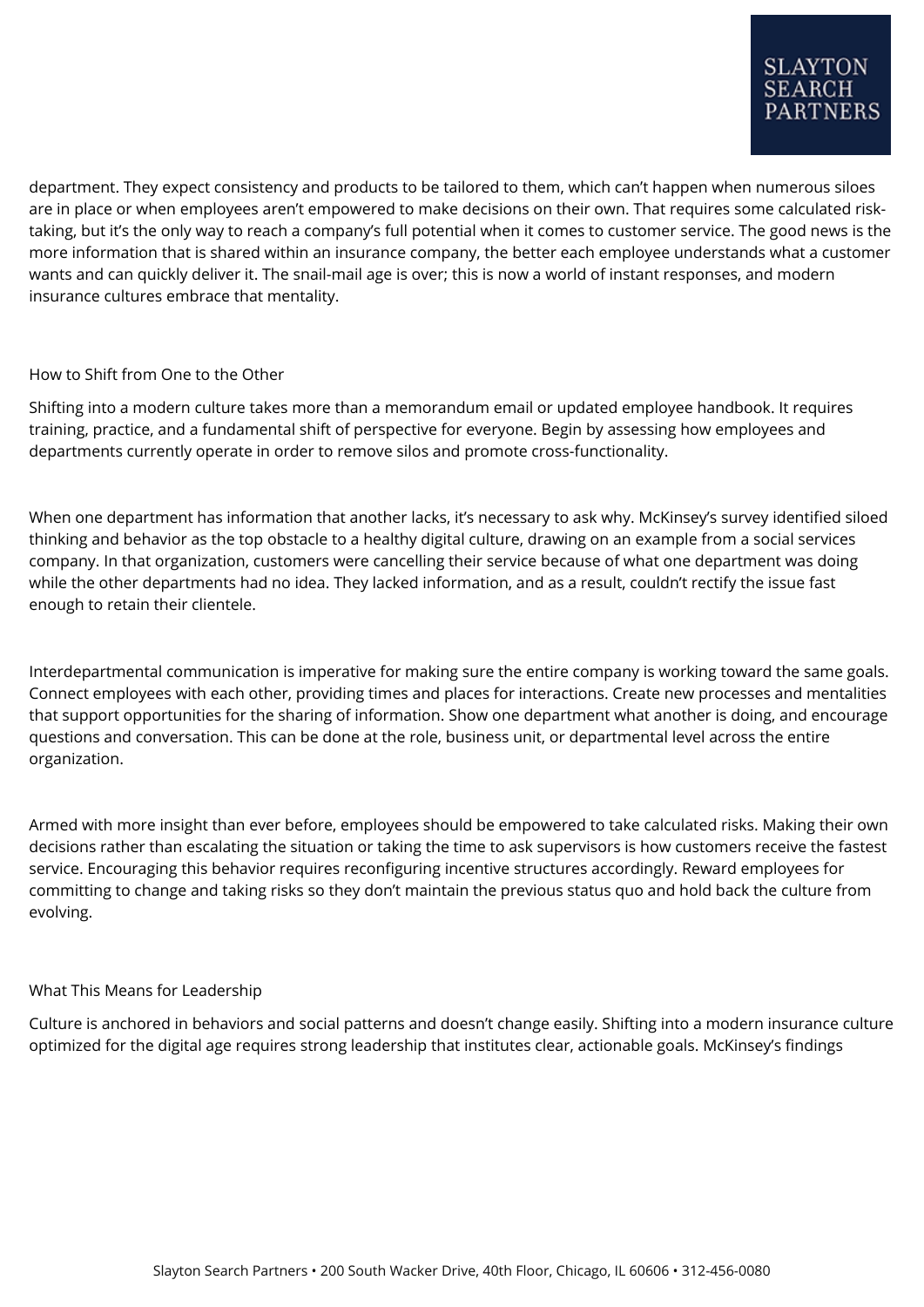suggest insurance executives must be proactive in shaping and measuring culture by approaching it as they approach operational transformations.

Leading by example is the prime way to ensure true cultural change. Insurance executives must immerse themselves in the projects of different departments to understand what's happening in the day-to-day and where barriers to cultural change exist. Rather than micromanage, such leaders should be a visible example of the company's mission, purpose, and values, getting employees to open up and communicate cross-functionally by personally rewarding and complimenting them.

This requires breaking up the chain of hierarchical decision making. Executives can empower employees by letting them know they have authority in their interactions with customers. This requires a strong level of trust from the c-suite, but if employees cannot be trusted to make the game-time decisions that retain current customers and close new ones, there are deeper issues to resolve. Removing "let me check with my supervisor" mentalities and keeping all but the largest business decisions closer to the employees who interact directly with customers are keys to shifting culture.

Setting aggressive goals from the top encourages employees to take necessary risks and embrace digitalization. Fulfilling those goals will also require a deeper understanding of customer experiences, expectations, and habits. Executives who embody customer-centric thinking ask questions such as "what have you heard from the customer lately?" It changes the conversations happening in the organization, which goes a long way in shaping culture. This is exactly how Progressive created their snapshot device for drivers to install on cars. By completely understanding their customers, Progressive was able to give the people what they wanted while attracting their most profitable customers and garnering tremendous amounts of data.

## An Insurance Culture for the Digital Age

Culture dictates how customers feel when they interact with your company, which can singlehandedly make the difference between success and failure in the insurance sector. A forward-thinking culture that changes with markets is not entrenched in the past, but focused on new opportunities and collaboration. Adaptation through a shared understanding of information and priorities is a requirement for modern businesses. Find the right executives who can break down silos, empower employees, and focus on customers, and you'll have found the beginnings of a new culture.

### **Read this next:**

[Digitalization in the Insurance Industry](https://www.slaytonsearch.com/2017/09/digitalization-insurance-industry/) [Changing Insurance Distribution Models and Evolving Carrier Strategies](https://www.slaytonsearch.com/2018/03/insurance-distribution-models/)